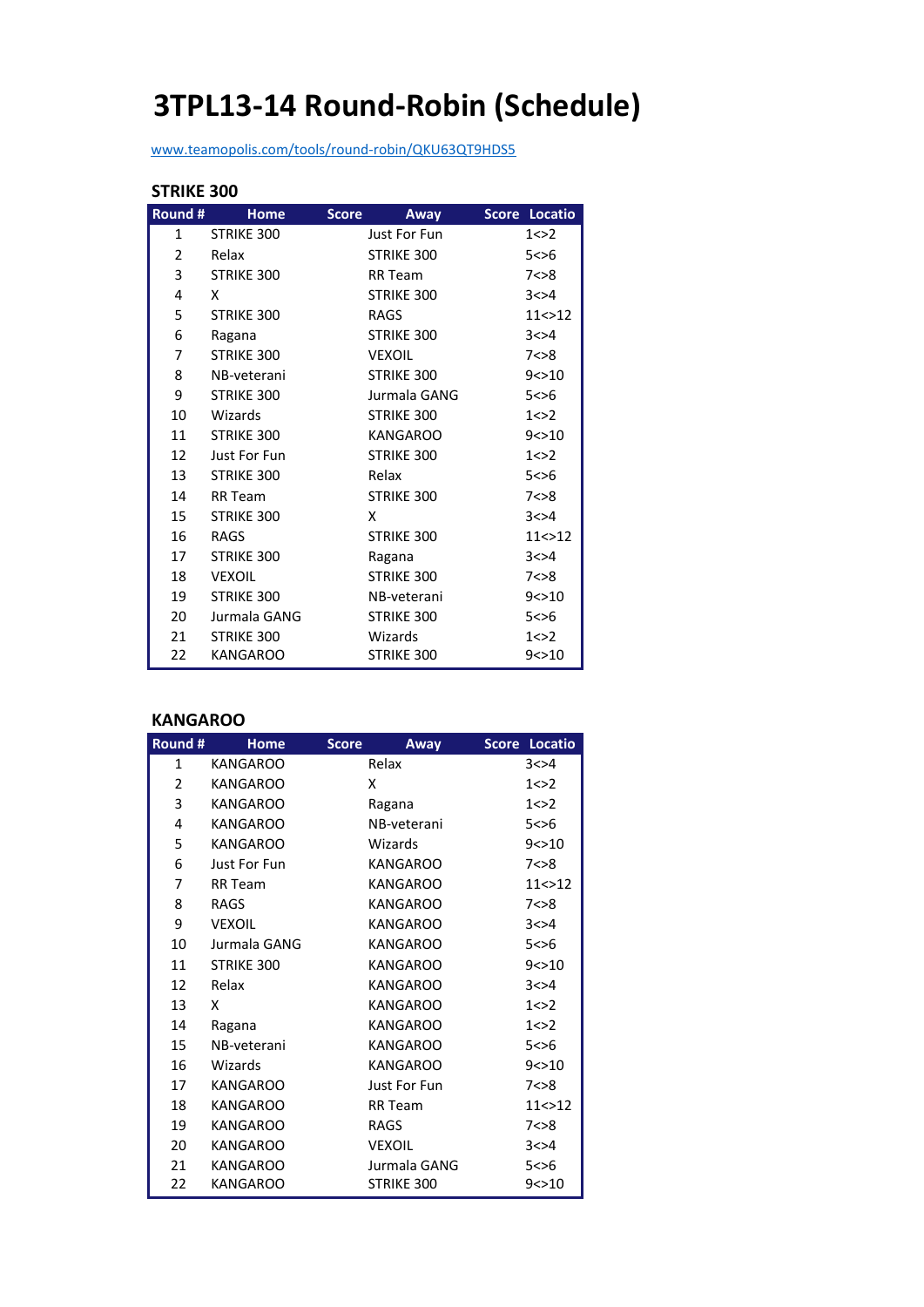|  |  |  | Wizards |  |
|--|--|--|---------|--|
|  |  |  |         |  |

| <b>Wizards</b>           |                 |                      |               |  |  |
|--------------------------|-----------------|----------------------|---------------|--|--|
| Round #                  | Home            | <b>Score</b><br>Away | Score Locatio |  |  |
| 1                        | Wizards         | <b>RR</b> Team       | 5 < > 6       |  |  |
| $\overline{\mathcal{L}}$ | Wizards         | RAGS                 | 7 < > 8       |  |  |
| 3                        | Wizards         | <b>VEXOIL</b>        | 3 < > 4       |  |  |
| 4                        | Wizards         | Jurmala GANG         | 11 < > 12     |  |  |
| 5                        | <b>KANGAROO</b> | Wizards              | 9 < > 10      |  |  |
| 6                        | Relax           | Wizards              | 11 < > 12     |  |  |
| 7                        | x               | Wizards              | 5 < > 6       |  |  |
| 8                        | Ragana          | Wizards              | 3 < > 4       |  |  |
| 9                        | NB-veterani     | Wizards              | 7 < > 8       |  |  |
| 10                       | Wizards         | STRIKE 300           | 1 < > 2       |  |  |
| 11                       | Wizards         | Just For Fun         | 1 < > 2       |  |  |
| 12                       | <b>RR Team</b>  | Wizards              | 5 < > 6       |  |  |
| 13                       | <b>RAGS</b>     | Wizards              | 7 < > 8       |  |  |
| 14                       | <b>VEXOIL</b>   | Wizards              | 3 < > 4       |  |  |
| 15                       | Jurmala GANG    | Wizards              | 11 < > 12     |  |  |
| 16                       | Wizards         | <b>KANGAROO</b>      | 9 < > 10      |  |  |
| 17                       | Wizards         | Relax                | 11 < > 12     |  |  |
| 18                       | Wizards         | x                    | 5 < > 6       |  |  |
| 19                       | Wizards         | Ragana               | 3 < > 4       |  |  |
| 20                       | Wizards         | NB-veterani          | 7 < > 8       |  |  |
| 21                       | STRIKE 300      | Wizards              | 1 < > 2       |  |  |
| 22                       | Just For Fun    | Wizards              | 1 < > 2       |  |  |

## **Jurmala GANG**

| Round #        | <b>Home</b>     | <b>Score</b> | Away              | Score Locatio |
|----------------|-----------------|--------------|-------------------|---------------|
| $\mathbf{1}$   | Jurmala GANG    | x            |                   | 7 < > 8       |
| $\overline{2}$ | Jurmala GANG    |              | Ragana            | 9 < > 10      |
| 3              | Jurmala GANG    |              | NB-veterani       | 11 < > 12     |
| 4              | Wizards         |              | Jurmala GANG      | 11 < > 12     |
| 5              | Just For Fun    |              | Jurmala GANG      | 7 < > 8       |
| 6              | <b>RR</b> Team  |              | Jurmala GANG      | 9 < > 10      |
| 7              | <b>RAGS</b>     |              | Jurmala GANG      | 3 < > 4       |
| 8              | <b>VEXOIL</b>   |              | Jurmala GANG      | 1 < > 2       |
| 9              | STRIKE 300      |              | Jurmala GANG      | 5 < 6         |
| 10             | Jurmala GANG    |              | <b>KANGAROO</b>   | 5 < > 6       |
| 11             | Jurmala GANG    |              | Relax             | 3 < > 4       |
| 12             | x               |              | Jurmala GANG      | 7 < > 8       |
| 13             | Ragana          |              | Jurmala GANG      | 9 < > 10      |
| 14             | NB-veterani     |              | Jurmala GANG      | 11 < > 12     |
| 15             | Jurmala GANG    |              | Wizards           | 11 < > 12     |
| 16             | Jurmala GANG    |              | Just For Fun      | 7 < > 8       |
| 17             | Jurmala GANG    |              | <b>RR</b> Team    | 9 < > 10      |
| 18             | Jurmala GANG    |              | <b>RAGS</b>       | 3 < > 4       |
| 19             | Jurmala GANG    |              | <b>VEXOIL</b>     | 1 < > 2       |
| 20             | Jurmala GANG    |              | <b>STRIKE 300</b> | 5 < > 6       |
| 21             | <b>KANGAROO</b> |              | Jurmala GANG      | 5 < > 6       |
| 22             | Relax           |              | Jurmala GANG      | 3 < > 4       |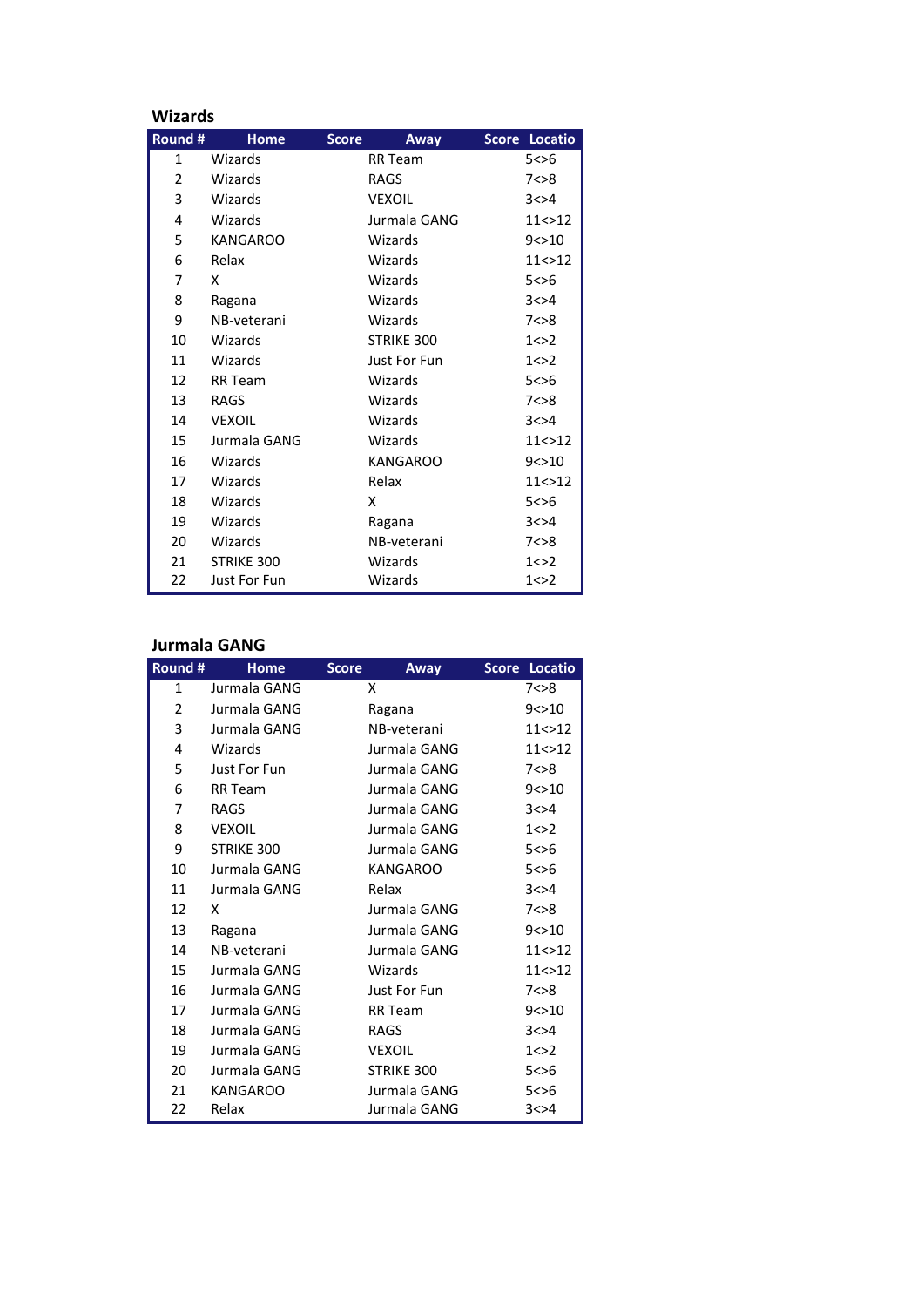#### **NB‐veterani**

| Round # | <b>Home</b>         | <b>Score</b><br>Away | Locatio<br><b>Score</b> |
|---------|---------------------|----------------------|-------------------------|
| 1       | NB-veterani         | RAGS                 | 9 < > 10                |
| 2       | NB-veterani         | VEXOIL               | 11 < > 12               |
| 3       | Jurmala GANG        | NB-veterani          | 11 < > 12               |
| 4       | <b>KANGAROO</b>     | NB-veterani          | 5 < > 6                 |
| 5       | Relax               | NB-veterani          | 3 < > 4                 |
| 6       | x                   | NB-veterani          | 1 < > 2                 |
| 7       | Ragana              | NB-veterani          | 1 < > 2                 |
| 8       | NB-veterani         | STRIKE 300           | 9 < > 10                |
| 9       | NB-veterani         | Wizards              | 7 < > 8                 |
| 10      | NB-veterani         | <b>Just For Fun</b>  | 3 < > 4                 |
| 11      | NB-veterani         | <b>RR</b> Team       | 7 < > 8                 |
| 12      | RAGS                | NB-veterani          | 9 < > 10                |
| 13      | <b>VEXOIL</b>       | NB-veterani          | 11 < > 12               |
| 14      | NB-veterani         | Jurmala GANG         | 11 < > 12               |
| 15      | NB-veterani         | <b>KANGAROO</b>      | 5 < > 6                 |
| 16      | NB-veterani         | Relax                | 3 < > 4                 |
| 17      | NB-veterani         | x                    | 1 < > 2                 |
| 18      | NB-veterani         | Ragana               | 1 < > 2                 |
| 19      | STRIKE 300          | NB-veterani          | 9 < > 10                |
| 20      | Wizards             | NB-veterani          | 7 < > 8                 |
| 21      | <b>Just For Fun</b> | NB-veterani          | 3 < > 4                 |
| 22      | <b>RR</b> Team      | NB-veterani          | 7 < > 8                 |

# **VEXOIL bunkering**

| Round #        | <b>Home</b>     | <b>Score</b><br>Away | <b>Score Locatio</b> |
|----------------|-----------------|----------------------|----------------------|
| $\mathbf{1}$   | <b>VEXOIL</b>   | Ragana               | 11 < > 12            |
| $\overline{2}$ | NB-veterani     | <b>VEXOIL</b>        | 11 < > 12            |
| 3              | Wizards         | <b>VEXOIL</b>        | 3 < > 4              |
| 4              | Just For Fun    | <b>VEXOIL</b>        | 9 < > 10             |
| 5              | <b>RR</b> Team  | <b>VEXOIL</b>        | 1 < > 2              |
| 6              | <b>RAGS</b>     | <b>VEXOIL</b>        | 5 < > 6              |
| 7              | STRIKE 300      | <b>VEXOIL</b>        | 7 < > 8              |
| 8              | <b>VEXOIL</b>   | Jurmala GANG         | 1 < > 2              |
| 9              | <b>VEXOIL</b>   | <b>KANGAROO</b>      | 3 < > 4              |
| 10             | <b>VEXOIL</b>   | Relax                | 7 < > 8              |
| 11             | <b>VEXOIL</b>   | x                    | 5 < > 6              |
| 12             | Ragana          | <b>VEXOIL</b>        | 11 < > 12            |
| 13             | <b>VEXOIL</b>   | NB-veterani          | 11 < > 12            |
| 14             | <b>VEXOIL</b>   | Wizards              | 3 < > 4              |
| 15             | <b>VEXOIL</b>   | Just For Fun         | 9 < > 10             |
| 16             | <b>VEXOIL</b>   | <b>RR</b> Team       | 1 < > 2              |
| 17             | <b>VEXOIL</b>   | <b>RAGS</b>          | 5 < > 6              |
| 18             | <b>VEXOIL</b>   | STRIKE 300           | 7 < > 8              |
| 19             | Jurmala GANG    | <b>VEXOIL</b>        | 1 < > 2              |
| 20             | <b>KANGAROO</b> | <b>VEXOIL</b>        | 3 < > 4              |
| 21             | Relax           | <b>VEXOIL</b>        | 7 < > 8              |
| 22             | x               | bunkering            | 5 < > 6              |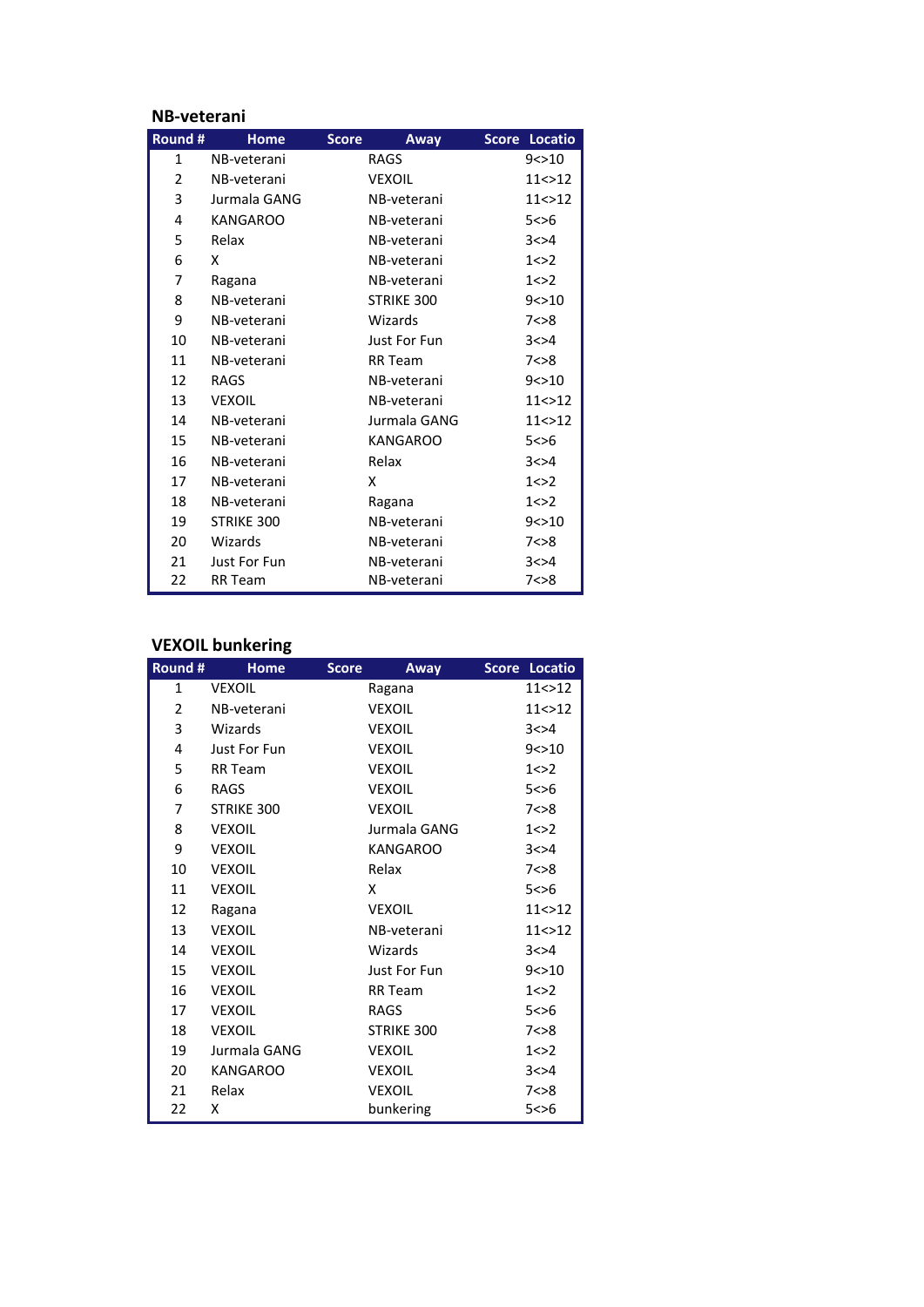| Ragana       |                 |                      |               |
|--------------|-----------------|----------------------|---------------|
| Round #      | <b>Home</b>     | <b>Score</b><br>Away | Score Locatio |
| $\mathbf{1}$ | <b>VEXOIL</b>   | Ragana               | 11 < > 12     |
| 2            | Jurmala GANG    | Ragana               | 9 < > 10      |
| 3            | <b>KANGAROO</b> | Ragana               | 1 < > 2       |
| 4            | Relax           | Ragana               | 7 < > 8       |
| 5            | x               | Ragana               | 5 < > 6       |
| 6            | Ragana          | STRIKE 300           | 3 < > 4       |
| 7            | Ragana          | NB-veterani          | 1 < > 2       |
| 8            | Ragana          | Wizards              | 3 < > 4       |
| 9            | Ragana          | <b>Just For Fun</b>  | 11 < > 12     |
| 10           | Ragana          | <b>RR</b> Team       | 9 < > 10      |
| 11           | Ragana          | <b>RAGS</b>          | 11<>12        |
| 12           | Ragana          | <b>VEXOIL</b>        | 11 < > 12     |
| 13           | Ragana          | Jurmala GANG         | 9 < > 10      |
| 14           | Ragana          | <b>KANGAROO</b>      | 1 < > 2       |
| 15           | Ragana          | Relax                | 7 < > 8       |
| 16           | Ragana          | x                    | 5 < > 6       |
| 17           | STRIKE 300      | Ragana               | 3 < > 4       |
| 18           | NB-veterani     | Ragana               | 1 < > 2       |
| 19           | Wizards         | Ragana               | 3 < > 4       |
| 20           | Just For Fun    | Ragana               | 11 < > 12     |
| 21           | <b>RR</b> Team  | Ragana               | 9 < > 10      |
| 22           | <b>RAGS</b>     | Ragana               | 11<>12        |

# **RAGS**

| Round #        | <b>Home</b>     | <b>Score</b><br>Away | Score Locatio |
|----------------|-----------------|----------------------|---------------|
| $\mathbf{1}$   | NB-veterani     | <b>RAGS</b>          | 9 < > 10      |
| $\overline{2}$ | Wizards         | <b>RAGS</b>          | 7 < > 8       |
| 3              | Just For Fun    | <b>RAGS</b>          | 5 < > 6       |
| 4              | <b>RR</b> Team  | <b>RAGS</b>          | 1 < > 2       |
| 5              | STRIKE 300      | <b>RAGS</b>          | 11 < > 12     |
| 6              | <b>RAGS</b>     | <b>VEXOIL</b>        | 5 < > 6       |
| 7              | <b>RAGS</b>     | Jurmala GANG         | 3 < > 4       |
| 8              | <b>RAGS</b>     | <b>KANGAROO</b>      | 7 < > 8       |
| 9              | <b>RAGS</b>     | Relax                | 1 < > 2       |
| 10             | <b>RAGS</b>     | x                    | 11 < > 12     |
| 11             | Ragana          | <b>RAGS</b>          | 11 < > 12     |
| 12             | <b>RAGS</b>     | NB-veterani          | 9 < > 10      |
| 13             | <b>RAGS</b>     | Wizards              | 7 < > 8       |
| 14             | <b>RAGS</b>     | <b>Just For Fun</b>  | 5 < > 6       |
| 15             | <b>RAGS</b>     | <b>RR</b> Team       | 1 < > 2       |
| 16             | <b>RAGS</b>     | STRIKE 300           | 11 < > 12     |
| 17             | <b>VEXOIL</b>   | <b>RAGS</b>          | 5 < > 6       |
| 18             | Jurmala GANG    | <b>RAGS</b>          | 3 < > 4       |
| 19             | <b>KANGAROO</b> | <b>RAGS</b>          | 7 < > 8       |
| 20             | Relax           | <b>RAGS</b>          | 1 < > 2       |
| 21             | x               | <b>RAGS</b>          | 11 < > 12     |
| 22             | RAGS            | Ragana               | 11 < > 12     |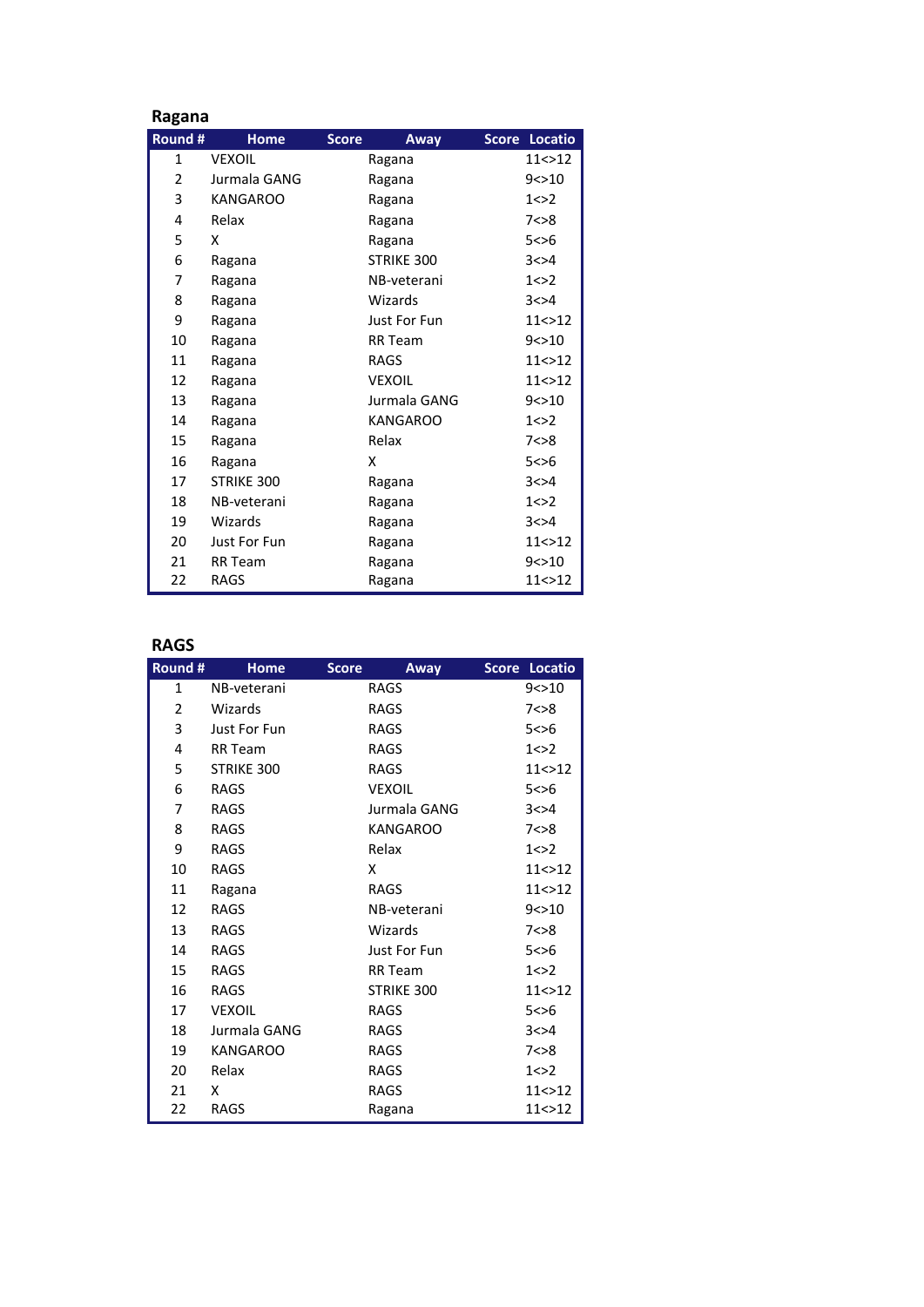| x              |                 |                      |               |
|----------------|-----------------|----------------------|---------------|
| Round #        | <b>Home</b>     | <b>Score</b><br>Away | Score Locatio |
| $\mathbf{1}$   | Jurmala GANG    | x                    | 7 < > 8       |
| $\overline{2}$ | <b>KANGAROO</b> | x                    | 1 < > 2       |
| 3              | Relax           | x                    | 9 < > 10      |
| 4              | X               | STRIKE 300           | 3 < > 4       |
| 5              | X               | Ragana               | 5 < > 6       |
| 6              | X               | NB-veterani          | 1 < > 2       |
| 7              | X               | Wizards              | 5 < > 6       |
| 8              | X               | Just For Fun         | 11 < > 12     |
| 9              | X               | <b>RR</b> Team       | 9 < > 10      |
| 10             | <b>RAGS</b>     | x                    | 11 < > 12     |
| 11             | <b>VEXOIL</b>   | x                    | 5 < > 6       |
| 12             | X               | Jurmala GANG         | 7 < > 8       |
| 13             | x               | <b>KANGAROO</b>      | 1 < > 2       |
| 14             | X               | Relax                | 9 < > 10      |
| 15             | STRIKE 300      | x                    | 3 < > 4       |
| 16             | Ragana          | x                    | 5 < > 6       |
| 17             | NB-veterani     | x                    | 1 < > 2       |
| 18             | Wizards         | x                    | 5 < > 6       |
| 19             | Just For Fun    | x                    | 11 < > 12     |
| 20             | <b>RR</b> Team  | x                    | 9 < > 10      |
| 21             | x               | <b>RAGS</b>          | 11 < > 12     |
| 22             | x               | bunkering            | 5 < > 6       |

## **RR Team**

| Round #      | <b>Home</b>     | <b>Score</b> | Away            | Score Locatio |
|--------------|-----------------|--------------|-----------------|---------------|
| $\mathbf{1}$ | Wizards         |              | RR Team         | 5 < > 6       |
| 2            | Just For Fun    |              | <b>RR</b> Team  | 3 < > 4       |
| 3            | STRIKE 300      |              | <b>RR</b> Team  | 7 < > 8       |
| 4            | <b>RR</b> Team  |              | <b>RAGS</b>     | 1 < > 2       |
| 5            | <b>RR</b> Team  |              | <b>VEXOIL</b>   | 1 < > 2       |
| 6            | <b>RR</b> Team  |              | Jurmala GANG    | 9 < > 10      |
| 7            | <b>RR</b> Team  |              | <b>KANGAROO</b> | 11 < > 12     |
| 8            | <b>RR</b> Team  |              | Relax           | 5 < > 6       |
| 9            | x               |              | <b>RR</b> Team  | 9 < > 10      |
| 10           | Ragana          |              | <b>RR</b> Team  | 9 < > 10      |
| 11           | NB-veterani     |              | <b>RR</b> Team  | 7 < > 8       |
| 12           | <b>RR</b> Team  |              | Wizards         | 5 < > 6       |
| 13           | <b>RR</b> Team  |              | Just For Fun    | 3 < > 4       |
| 14           | <b>RR</b> Team  |              | STRIKE 300      | 7 < > 8       |
| 15           | <b>RAGS</b>     |              | <b>RR</b> Team  | 1 < > 2       |
| 16           | <b>VEXOIL</b>   |              | <b>RR</b> Team  | 1 < > 2       |
| 17           | Jurmala GANG    |              | RR Team         | 9 < > 10      |
| 18           | <b>KANGAROO</b> |              | <b>RR</b> Team  | 11 < > 12     |
| 19           | Relax           |              | <b>RR</b> Team  | 5 < > 6       |
| 20           | <b>RR</b> Team  | Χ            |                 | 9 < > 10      |
| 21           | <b>RR</b> Team  |              | Ragana          | 9 < > 10      |
| 22           | <b>RR</b> Team  |              | NB-veterani     | 7 < > 8       |